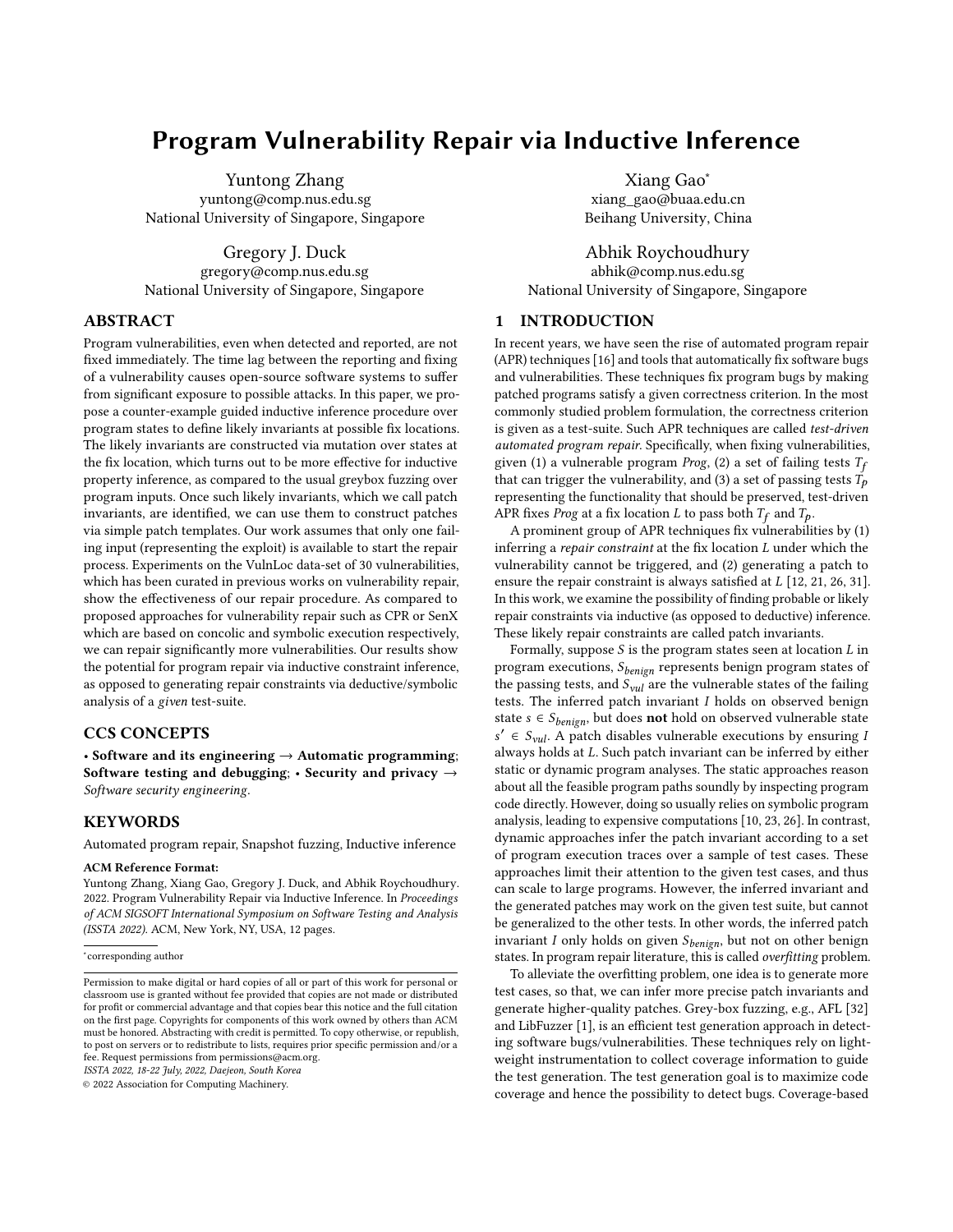greybox fuzzing can be applied to repair vulnerabilities via (1) generating a test suite by fuzzing the program, (2) classifying the test suites into vulnerable and benign inputs depending on whether a test triggers the vulnerability, (3) inferring patch invariant using the augmented vulnerable and benign test suite, and (4) using the invariant to generate a patch. However, we argue this approach is ineffective for the following two reasons. First, to infer a precise patch invariant to discriminate vulnerable and benign executions, we need the fuzzer to explore the program states at the fix location - generating representative benign and vulnerable states. However, traditional grey-box fuzzing is mainly designed to maximize code coverage, instead of exploring the program states at certain points. Second, to infer a patch invariant at a certain point (the fix location), the fuzzer is required to generate a large number of tests that can reach this location (reachability problem). However, solving the reachability problem is considered challenging even for directed grey-box fuzzing tool [\[5\]](#page-10-4). According to [\[5\]](#page-10-4), generating a test to reach a certain point in large programs takes around two hours, which is not efficient enough for our purposes, since we have to generate many such tests.

To address the above challenges, we propose snapshot fuzzing to efficiently explore program states with the goal of inferring precise patch invariant. Specifically, instead of mutating the test inputs at the entry point of a program, snapshot fuzzing heuristically mutates the program state (i.e., snapshot) at some certain program points. We remark that these mutated program states (donated as  $S$ ) may not be reachable from the beginning of the program, meaning that  $S$  is the super-set of all the reachable program states  $S_{feasible}$ ( $S_{feasible} \subseteq S$ ). If an inferred invariant is valid on S, it must be valid on  $S_{feasible}$ . Our main intuition is that by inferring invariants using both feasible and infeasible program states, the less restrictive artificial program states lead to stronger invariants, meaning the inferred patch invariants is not only satisfied on all reachable states but also on some non-reachable artificial states. Although stronger invariants are not precise, they can be useful in many scenarios, such as debugging, program repair, program hardening, etc. The impact of infeasible states will be examined in details in Section [3.](#page-2-0)

The workflow of inferring patch invariant is as follows: with some initial candidate invariant generated from a limited test suite (the given tests plus the tests obtained from traditional fuzzing), snapshot fuzzing attempts to invalidate the current invariant by mutating program states to find counterexamples. Given a candidate invariant, the mutation step invokes an SMT solver to obtain new values for variables that appeared in the invariant. Such mutation finds a counterexample if the program execution result is different from what the candidate invariant suggests - if a program state satisfying candidate invariant leads to a failure in execution, this state is considered to be a counterexample to the candidate invariant. These new counterexample program states are then used to refine the candidate invariant, which in turn guides the next round of mutation. We realized our idea in a tool called VULNFIX for fixing vulnerabilities using Daikon [\[8\]](#page-10-5) and cvc5 [\[3\]](#page-10-6) as backend invariant inference engine. Note that, we did not change the inference engine itself, instead, we just focus on producing more valuable tests/states for inferring high-quality invariants. We evaluated VULNFIX on a dataset including 39 real-world vulnerabilities. We assume there is

ISSTA 2022, 18-22 July, 2022, Daejeon, South Korea Yuntong Zhang, Xiang Gao, Gregory J. Duck, and Abhik Roychoudhury

```
sect = find_section_by_type (filedata, SHT_OPTIONS);
2 + if (sect->sh_size < sizeof (* eopt))
3 + return FALSE; // developer patch<br>4 eont = get data (NULL filedata of
    eopt = get_data (NULL, filedata, options_offset, 1,
         sect->sh_size, ("options"));
5 if (eopt) {
 6 ...
      while ( offset \le sect -> sh_size - sizeof (* eopt)) {
8 Elf External Options * eoption:
         eoption = (Elf_{\text{External\_Options}} \times) ((char \star) eopt
              + offset);
10 option -> kind = BYTE_GET (eoption -> kind);
         option->size = BYTE_GET (eoption->size);
12 ...
13 offset += option->size:
14 ++ option:
15 }
16 }
```
#### <span id="page-1-4"></span>Figure 1: Simplified code snippet for CVE-2019-9077.

only one failing input representing the exploit available to our tool. With Daikon and cvc5 as backend, VulnFix correctly fixes 19 and 20 vulnerabilities out of 39 subjects, outperforming state-of-the-art vulnerability repair tools. When comparing with program input fuzzers AFL [\[32\]](#page-11-5) and ConcFuzz [\[27\]](#page-11-6), our approach is more efficient in generating counterexamples for refining the inferred invariants. Contributions The contributions of this paper include:

- We propose an approach for fixing vulnerabilities based on counterexample-guided inductive inference. This helps reduce the over-fitting problem in automated program repair, without any significant deductive machinery.
- We implemented our technique in a tool called VULNFIX to generate patches in the form of conditions and evaluated it on 39 real-world vulnerabilities. Evaluation results show that our snapshot fuzzing outperformed traditional grey-box fuzzing in generating useful test cases, and VulnFix outperforms state-of-the-art vulnerability repair tools.

## <span id="page-1-6"></span>2 MOTIVATING EXAMPLE

In this section, we illustrate the workflow of VulnFix for inferring patch invariants to repair a security vulnerability in a real-world application. The vulnerability used in this section is CVE-2019- 9077 $<sup>1</sup>$  $<sup>1</sup>$  $<sup>1</sup>$ , which is a heap-based buffer overflow vulnerability in the</sup> GNU Binutils. Figure [1](#page-1-1) shows the code snippet of this bug.

At line [4,](#page-1-2) the function call get\_data allocates a buffer of size sect->sh\_size, which is pointed to by eopt. As the two variables used in the right-hand-side of the while condition at line [7](#page-1-3) are of type unsigned long, if sect->sh\_size is less than sizeof(\*eopt), the subtraction operation can underflow to a very large number. This causes the while condition to unexpectedly pass, resulting in buffer overflow read at line [11](#page-1-4) with the call to BYTE\_GET. The developer fixed this bug by adding a check at line [3](#page-1-5) to prevent the integer underflow from happening in the while condition, thereby preventing the buffer overflow. In the rest of this section, we describe how VulnFix generates a patch invariant for this example and how it can help fix this bug.

Input-level Fuzzing. Given one exploit input that triggers the bug and the target location  $\mathcal{L}_{patch}$  for inferring invariants, input-level

<span id="page-1-0"></span><sup>1</sup>https://sourceware.org/bugzilla/show\_bug.cgi?id=24243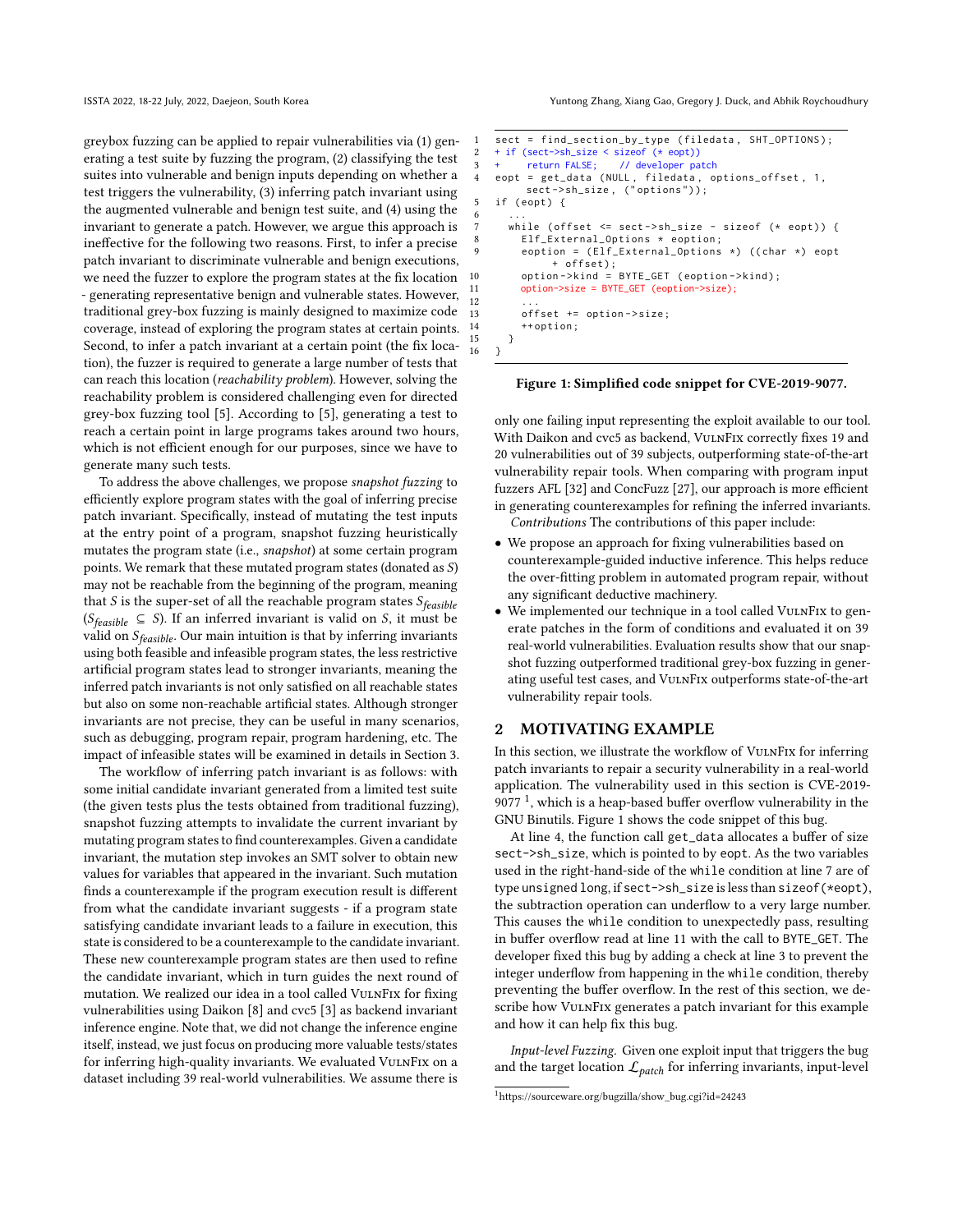Program Vulnerability Repair via Inductive Inference **Interact 2022, 18-22 July, 2022, Daejeon**, South Korea

<span id="page-2-1"></span>

| Phase                  | # $\text{Inv}$ | Examples of New Program States                                     | Benign?    | Invariant Example              |  |
|------------------------|----------------|--------------------------------------------------------------------|------------|--------------------------------|--|
| Given exploit          |                | [ e_shnum=4, do_segments=1, sect->sh_size=1, symtabno=0,  }        | vulnerable |                                |  |
| Input-level<br>Fuzzing | 23             | $\{ e\_shnum=4, do\_segments=1, sect->sh\_size=9, synthono=0,  \}$ | benign     |                                |  |
|                        |                | $\{ e_s$ shnum=4, do_segments=1, sect->sh_size=255, symtabno=0,  } | benign     | e_shnum < sect->sh_size        |  |
|                        |                | [ e_shnum=2, do_segments=1, sect->sh_size=1, symtabno=0,  }        | vulnerable |                                |  |
| SF Round 1             |                | { e_shnum=32, do_segments=1, sect->sh_size=32, symtabno=0,         | benign     | $do$ _segments < sect->sh_size |  |
| SF Round 2             |                | e_shnum=4, do_segments=-1, sect->sh_size=1, symtabno=0,  }         | vulnerable | sect->sh_size-symtabno >= 9    |  |
| SF Round 3             |                | e_shnum=4, do_segments=1, sect->sh_size=8, symtabno=0,  }          | benign     | $sect->sh\_size \geq 8$        |  |
| SF Round 4             |                | [ e_shnum=4, do_segments=1, sect->sh_size=7, symtabno=0,  }        | vulnerable | $sect->sh\_size \geq 8$        |  |
| SF Round 5             |                |                                                                    | benign     | $sect->sh\_size \geq 8$        |  |
|                        |                |                                                                    |            |                                |  |

Table 1: Patch invariants and new values generated for Binutils CVE-2019-9077, where **e\_shnum** denotes **filedata->file \_header.e\_shum** in the program.

fuzzing generates inputs to observe more vulnerable or benign program states at  $\mathcal{L}_{patch}$ . In this example, we set  $\mathcal{L}_{patch}$  as the code at line [3,](#page-1-5) which is the same place as the developer patch. Input-level fuzzing generates a few more test inputs that can trigger the same buffer overflow with different program states. For instance, row Input-level Fuzzing of Table [1](#page-2-1) shows a program state that can trigger this bug with a different value of e\_shnum. With the augmented program states that demonstrate various scenarios where the bug can be triggered (or not triggered), it is expected that a high-quality invariant can be inferred to classify the vulnerable and benign executions. Based on the observed benign and vulnerable snapshots (given exploit plus the tests generated by AFL), the invariant inference engine infers 23 candidate patch invariants. The last column of Table [1](#page-2-1) shows one example invariant. Unfortunately, none of them is correct. Actually, input-level fuzzing only generates limited program states, because they cannot generate enough test inputs that drive program execution to line [3.](#page-1-5) Even reaching line [3,](#page-1-5) input-level fuzzing does not generate various program states that are sufficient to infer the correct invariant.

Snapshot fuzzing. To further refine the generated invariant, we use snapshot fuzzing to generate counterexamples by directly mutating the program states. A program state, denoted as snapshot, is a mapping from all visible program variables at  $\mathcal{L}_{patch}$  to their corresponding values. Compared with input-level fuzzing, the main advantage of snapshot fuzzing is that it could bypass the reachability problem and mutate the program states directly in a controlled way. So that a large number of representative program states could be generated at  $\mathcal{L}_{patch}$  efficiently, which can drive the inference engine to infer a high-quality invariant. Specifically, given an existing snapshot, we mutate it with the goal of generating counterexample states that can refine the current patch invariants. For instance, given the current patch invariant (e\_shnum < sect->sh\_size), in the first round (SF Round\_1), snapshot fuzzing generates a new state {e\_shnum=32, sect->sh\_size=32, ...}. This new state is a counterexample since it violates the above patch invariant but does not trigger the buffer overflow. The refined candidate invariants then guide the next round of snapshot fuzzing. This process continues until a stable solution is reached or time out. In this example, after SF Round\_3, no candidate invariant is removed (number of candidate invariants (#Inv) is not reduced), and the remaining invariant (sect->sh\_size >=  $8$ ) is no longer changed even with

<span id="page-2-2"></span>

Figure 2: Workflow of VulnFix.

more rounds. Actually, the remaining patch invariant is the correct one which can help to generate the following patch that is semantically equivalent to the developer patch (sizeof(\*eopt) is a constant which is equal to 8).

#### + if (sect->sh\_size < 8) return FALSE;

Infeasible States. As we mentioned above, snapshot fuzzing could generate infeasible states. In this example, the variable do\_segments is of type int, but the program uses it as an implicit boolean type and only assigns 0 or 1 to it, so all feasible states can only have the value of do\_segments to be 0 or 1. Since VulnFix does not perform any static analysis on the code, it has no information about this restriction of state feasibility, and it can potentially change the value of do\_segments to other values, resulting in an infeasible state. Such an infeasible state is shown in SF Round\_2 in Table [1.](#page-2-1) However, the infeasible states would not affect the correctness of the inferred invariant. Instead, the patch invariants generated based on both feasible and infeasible states are stronger. Meaning that the inferred invariant is not only satisfied when do\_segments are 0 or 1, but also on other values of do\_segments.

### <span id="page-2-0"></span>3 METHODOLOGY

The workflow of VulnFix is shown in Figure [2.](#page-2-2) VulnFix takes as input a vulnerable program Prog, an "exploit" input  $I_{exploit}$  that triggers a known target vulnerability, and a patch location  $\mathcal{L}_{patch}$ that indicates where a patch should be applied. We assume that the target vulnerability can be observed via abnormal program termination or crash, including hardware exceptions (SIGSEGV, SIGFPE,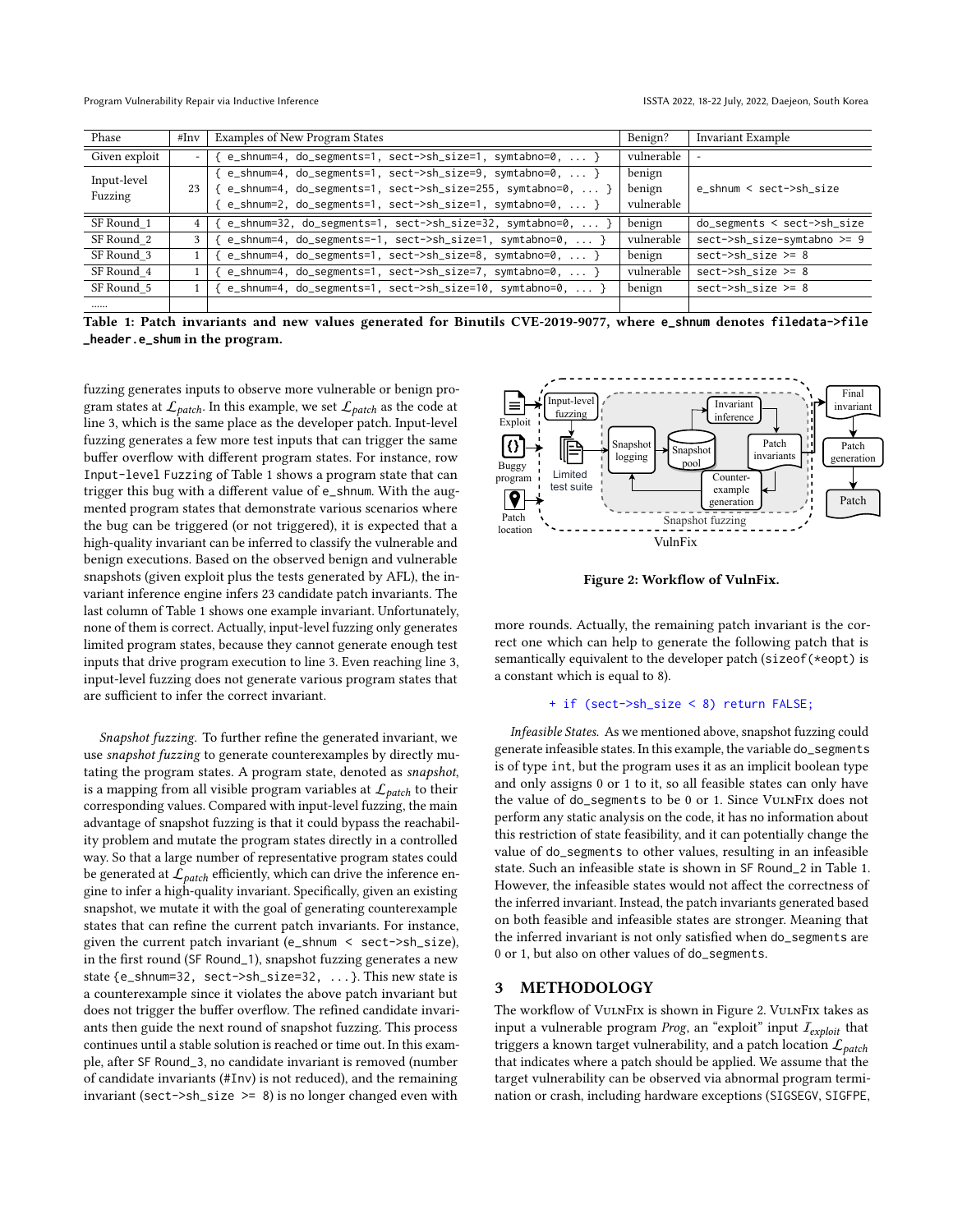<span id="page-3-0"></span>

Figure 3: Input-level fuzzing is to explore the paths from the entry point to patch location (the green solid lines), while snapshot fuzzing directly explores the states over the identified paths (the red dot lines).

etc.), assertion failure, or failed sanitizer check (e.g. AddressSanitizer [\[25\]](#page-11-7)). We also assume a patch location that indicates where the vulnerability should be fixed. In practice, the patch location can decided using fix localization [\[29\]](#page-11-8) or provided manually.

VulnFix tries to infer a patch invariant at the given patch location  $\mathcal{L}_{patch}$  according to the set of observed program states S (donated as snapshot) at  $\mathcal{L}_{patch}$ . Snapshots *S* can be partitioned into the set of benign program states  $S_{benign}$  (that do not trigger the target vulnerability) and the set of vulnerable program states  $S<sub>vul</sub>$  (that do trigger the target vulnerability). The output of our workflow is a patch invariant that holds for all observed benign program states  $s \in S_{benign}$ , but do **not** hold for all observed vulnerable program states  $s' \in S_{vul}$ . The patch invariants capture the underlying conditions that are observed necessary to avoid triggering the vulnerability. Enforcement of the patch invariants can be used to guide program repair. Note that, in this paper, we focus on the patch invariant inference, and the way of using patch invariants to generate patches follows existing techniques [\[10,](#page-10-2) [12\]](#page-10-1).

VulnFix consists of two main phases input-level fuzzing and snapshot fuzzing. Input-level fuzzing is used to collect an initial set of state observations at the patch location  $\mathcal{L}_{patch}$ . To avoid overfitting, the second phase snapshot fuzzing increases the diversity of states with the aim of generalizing the initial set of patch invariants.

# <span id="page-3-2"></span>3.1 Input-Level Fuzzing

Our workflow begins with an initial exploit  $(I_{exnloit})$  which triggers the vulnerability. In the initial phase, the goal of input-level fuzzing is to expand the initial exploit into a test suite that exhibits a diversity of both vulnerable and benign program states. The purpose of the initial test-suite is twofold: (1) help to infer an initial set of patch invariants based on observed states at the patch location  $\mathcal{L}_{patch}$ , which acts as a starting point for the alternating loop of invariant refinement and inference, and (2) generate an initial sets of snapshots that will be mutated in the second phase for invariant refinement.

Specifically, input-level fuzzing plays the role of exploring different paths from the entry point to  $\mathcal{L}_{patch}$  as shown in Figure [3](#page-3-0) (the green solid lines). As we mentioned in Section [2,](#page-1-6) snapshot fuzzing directly mutates the program states at  $\mathcal{L}_{patch}$ , while not changing the execution paths between the entry and  $\mathcal{L}_{patch}$ . Because of the fact that snapshot fuzzing just mutates a small part of program states (e.g., integer values, boolean values) while keeping

most of states unchanged (e.g., the overall memory layout), it may miss some valid program states. Fortunately, traditional coverageguided input-level fuzzing can fill this gap by exploring different paths from the entry to  $\mathcal{L}_{patch}$ . As illustrated in Figure [3,](#page-3-0) inputlevel fuzzing explores different paths to the patch location, while snapshot fuzzing further explores the program states along with each path by directly mutating the states.

Initial Test Suite. Our current design builds the first phase on top of standard coverage-based greybox fuzzing tools, namely AFL [\[32\]](#page-11-5), with a few modifications. Standard fuzzing generates new inputs by mutating the existing inputs, with a higher priority assigned to inputs that increase code coverage. The prioritised inputs are further mutated in the next rounds. This process continues with the goal of increasing code coverage. However, our goal is to find a diversity of inputs that reach the patch location  $\mathcal{L}_{patch}$ . In addition to code coverage, we thus modify AFL to prioritize inputs that reach  $\mathcal{L}_{patch}$ . The tests that drive execution to  $\mathcal{L}_{patch}$  are saved as the initial test suite.

<span id="page-3-1"></span>Snapshot Logging. Once the initial test suite  $\mathcal T$  is generated, the next step is to generate a set of program states (a.k.a., snapshots) s at the patch location  $\mathcal{L}_{patch}$  for each test  $t \in \mathcal{T}$ . From each snapshot , we log information useful for invariant inference, including:

- (1) a name-value mapping of live variables at the patch location  $(\mathcal{L}_{patch})$ , including global variables, function parameters, and local variables within the current scope;
- (2) a name-value mapping of pre-defined ghost variables that contain useful values not explicitly represented by the set of live variables; and
- (3) a *classification* of whether the snapshot  $s$  triggers the vulnerability ( $s \in S_{\text{val}}$ ) or not ( $s \in S_{\text{benign}}$ ).

The name-value pairs including basic type variables (e.g., int, bool, char, etc.), pointer variables (e.g., ptr), pointer dereference (e.g., \*ptr), and struct/class/union member variables. Since structs, unions and pointers can be nested (e.g., x->y.z, etc.), the snapshot logger recursively retrieves the nested member variables up to a configurable depth. Pointer values also have a special representation as discussed below.

In addition to the live variables, we also log implicit (a.k.a. ghost) variables that may contain useful information at the patch location  $\mathcal{L}_{patch}$ . Such ghost variables may be necessary for inferring a useful invariant that separates the benign and vulnerable cases. For instance, the size of arrays or buffers is usually important when classifying out-of-bound access, however, the size of arrays may not be saved in a live variable. Currently, the snapshot logger supports the following ghost variables:

- The size of a global, stack, or heap-allocated buffer. If a buffer is pointed by a visible pointer variable ptr, this ghost variable is denoted by size(ptr).
- The base address of the buffer pointed to by a visible pointer variable ptr. This ghost variable is denoted by base(ptr). In this case, ptr can point to any address within a buffer, and base(ptr) is the base address of the buffer.

To obtain the values for size(ptr) and base(ptr) from the value of a pointer ptr, we retrieve the meta information associated with the corresponding memory defined by sanitizers at runtime. In the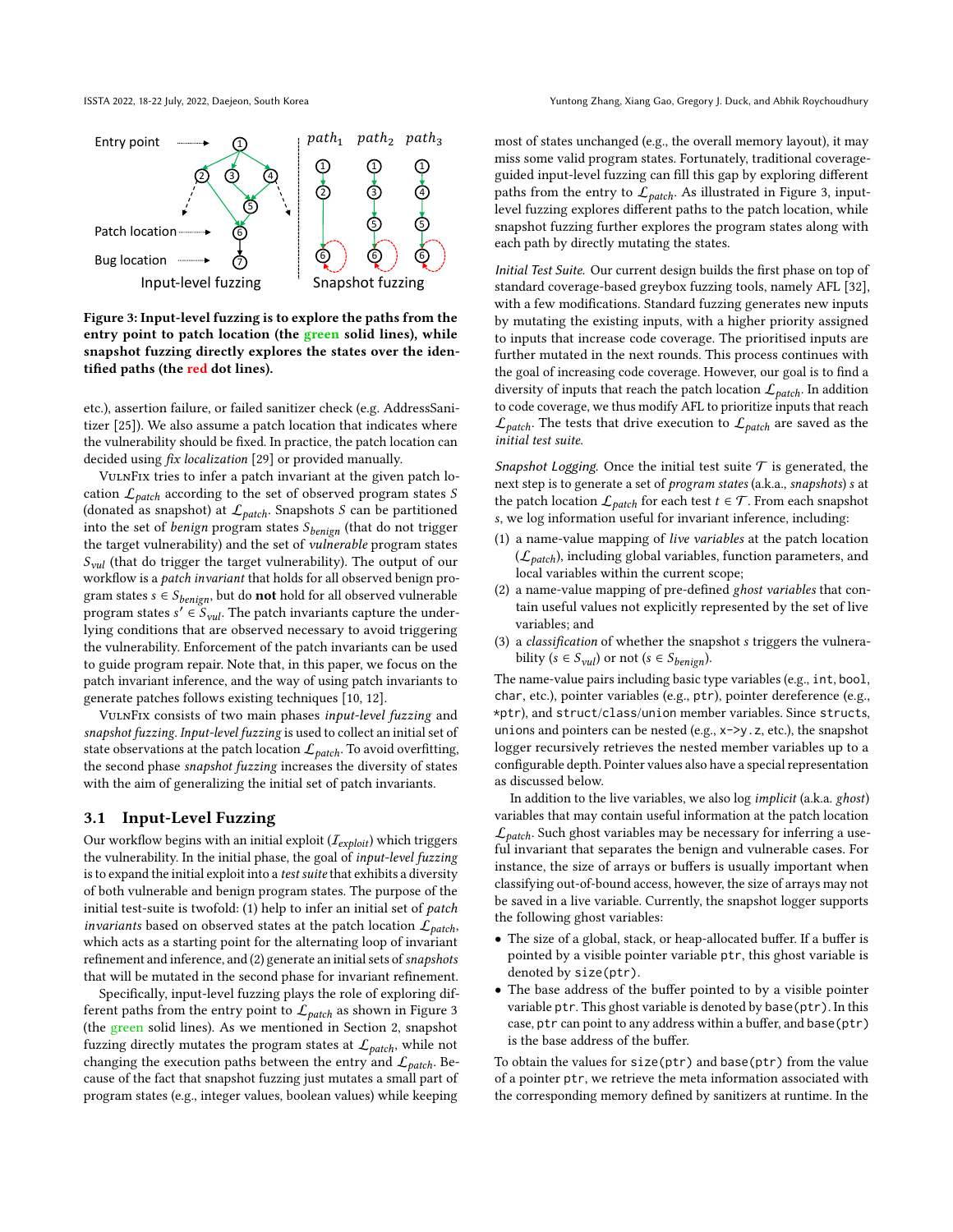current design, we utilise the allocation meta-data from Address-Sanitizer [\[25\]](#page-11-7) to derive the values of the ghost variables.

Our snapshot logger also specially represents pointer values (e.g., ptr) in terms of ghost variables. Specifically, a ptr is represented as the offset between ptr and base(ptr) values, which means ptr is transformed into offset(ptr)=ptr−base(ptr) in the snapshot. For example, if ptr=base(ptr)+8, then ptr is represented by the offset +8, regardless of the actual value of ptr interpreted as an integer. This is because, for most programs, the vulnerability depends on the pointer offset rather than the absolute pointer value at runtime.

The final logged information is the classification. For a single input test  $t$ , it is possible that multiple snapshots will be recorded, since the execution of  $t$  may reach  $\mathcal{L}_{patch}$  more than one time (e.g., loops, repeated function calls, etc.). For a given  $t$  with snapshots  $[s_1, s_2, \ldots s_k]$ , we classify as follows:

- (1) If executing  $t$  does not trigger the vulnerability, then all snapshots  $s_1, s_2, ..., s_k$  are classified as *benign*.
- (2) If executing  $t$  does trigger the vulnerability, we classify  $s_1, s_2, ..., s_{k-1}$  as benign, and  $s_k$  is vulnerable.

The rationale for  $(2)$  is that, if  $t$  triggers the vulnerability, the vulnerability could, in principle, be fixed in the last state. Finally, there is a third case where  $t$  triggers an unrelated vulnerability. Currently our tool is designed to fix one vulnerability at a time, so this case is discarded.

Patch invariant Inference. Given sets of benign and vulnerable snapshots in the snapshot pool, the next step is to infer a set of invariants. Here, an invariant is a formula over program variables appearing in the snapshots, which evaluates to true for variable values in benign snapshots and false for variable values in vulnerable snapshots. Essentially, this step attempts to infer a formula that separates two sets of concrete values. For this we use dynamic likely invariant inference [\[8\]](#page-10-5). Dynamic invariant inference systems, such as Daikon [\[8\]](#page-10-5) and cvc5 [\[3\]](#page-10-6), infer likely program invariants that hold at certain program point for all observed program executions. It works by instantiating invariants according to a list of pre-defined templates. It then uses variable-values derived from the observed executions to test the validity of the instantiated invariants. This process eliminates potential invariants that are violated by one or more of the observed executions. The remaining (not eliminated) invariants are deemed "likely invariants" [\[8\]](#page-10-5), i.e., properties that are invariant over all observed states. With sufficient samples, the remaining invariants can be reasonably accurate, but may "overfit" the invariants to the observations. We slightly generalize the idea of dynamic invariant inference by considering two sets of observations (i.e.,  $S_{benign}$  and  $S_{vul}$ ) instead of one. A template is filtered if it either violates a state from  $S_{benign}$ , or passes a state from  $S_{vul}$ . The remaining instantiated templates are deemed likely patch invariants.

#### <span id="page-4-1"></span>3.2 Snapshot Fuzzing

According to given exploit  $I_{exploit}$  and tests produced by input-level fuzzing, the patch invariant inference produces an initial set of candidate patch invariants that distinguishes between the benign and vulnerable states that were observed via input-level fuzzing. However, since the initial invariants were derived only from observed states, these invariants may be overfitting and not generalize to

<span id="page-4-0"></span>

| <b>Algorithm 1:</b> Basic snapshot fuzzing Loop                                                                      |  |  |  |  |  |
|----------------------------------------------------------------------------------------------------------------------|--|--|--|--|--|
| <b>Input:</b> initial snapshot corpus S, candidate invariants $\Phi$                                                 |  |  |  |  |  |
| <b>Output:</b> Refined invariants $\Phi$                                                                             |  |  |  |  |  |
| 1 while !Timeout() do                                                                                                |  |  |  |  |  |
| $s \leftarrow \text{Select}(S)$<br>$\bf{2}$                                                                          |  |  |  |  |  |
| $\vert s' \leftarrow \text{Mutate}(s)$<br>3                                                                          |  |  |  |  |  |
| $r \leftarrow$ Execute( $P, s'$ )<br>$\overline{4}$                                                                  |  |  |  |  |  |
| <b>if</b> isCounterExample( $r$ , $\Phi$ ) <b>then</b><br>5                                                          |  |  |  |  |  |
| $\boldsymbol{6}$                                                                                                     |  |  |  |  |  |
| $\begin{array}{ l} \hline S \leftarrow S \cup \{s'\} \\ \Phi \leftarrow \text{Generator}(S) \hline \end{array}$<br>7 |  |  |  |  |  |
|                                                                                                                      |  |  |  |  |  |

other possible potential benign/vulnerable states that could arise during the execution of the program. One idea would be to run input-level fuzzing for longer, generating yet more states that can be used to generate more accurate invariants. However, this tends to suffer from the problem of diminishing returns, a well-known problem with fuzz testing [\[4\]](#page-10-7), meaning that ever larger resources are required for ever smaller progress. To circumvent this problem, we propose snapshot fuzzing to directly mutate states in order to refine the invariants. Unlike input-level fuzzing, snapshot fuzzing can generate large numbers of states quickly, and bypasses the reachability problem, meaning that it is not necessary to find inputs corresponding to each mutant state.

Basic Algorithm. The basic snapshot fuzzing algorithm is initialized with: (1) an initial set of patch invariants  $\Phi$ , and (2) an initial snapshot corpus S consisting of an initial collection of benign/vulnerable states ( $S_{benign}/S_{vul}$ ). Both (1) and (2) are generated by (and fed from) input-level fuzzing in the first phase. The goal of the snapshot fuzzing algorithm is to derive counterexamples to the current patch invariants set Φ. Here, a counterexample is a state s' satisfying the following property for any  $\phi \in \Phi$ :

 $\phi(s')$  but s' is vulnerable **OR**  $\neg \phi(s)$ ') but s' is benign

Where  $\phi(s')$  means that  $\phi$  is satisfied on state s'. The counterexample s' is a witness demonstrating that the current patch invariants Φ are inaccurate and need refinement. The snapshot fuzzing algorithm is shown in Algorithm [1.](#page-4-0) The loop (line 1) repeats the following steps: (1) selects an element  $s \in S$  from the current snapshot corpus (line 2), (2) mutates s into a new snapshot s' (line 3), and (3) tests the ′ against both the current patch invariants Φ and the program P (lines 4,5). Here, Execute ( $P, s'$ ) resumes the execution of the program from state ′ and observes the result, analogous to running a program from a core dump using a debugger (e.g., gdb). The result  $r \in \{benign, vulnerable\}$  indicates whether the target bug (at location  $\mathcal{L}_{\textit{vulnerability}}$ ) was observed or not. If a counterexample s' is discovered, then  $s'$  is added to the snapshot corpus  $S$ , which is then used to derive a new (and refined) set of patch invariants. The process continues until a timeout is reached.

Infeasible States. We note that the Mutate operator (line 3) is not guaranteed to preserve feasibility, i.e., the mutant state ′ need not be reachable from any program input. To clarify the effects of the generated infeasible states on the inferred patch invariant, we show the relationship among various types of states in Figure [4.](#page-5-0) Although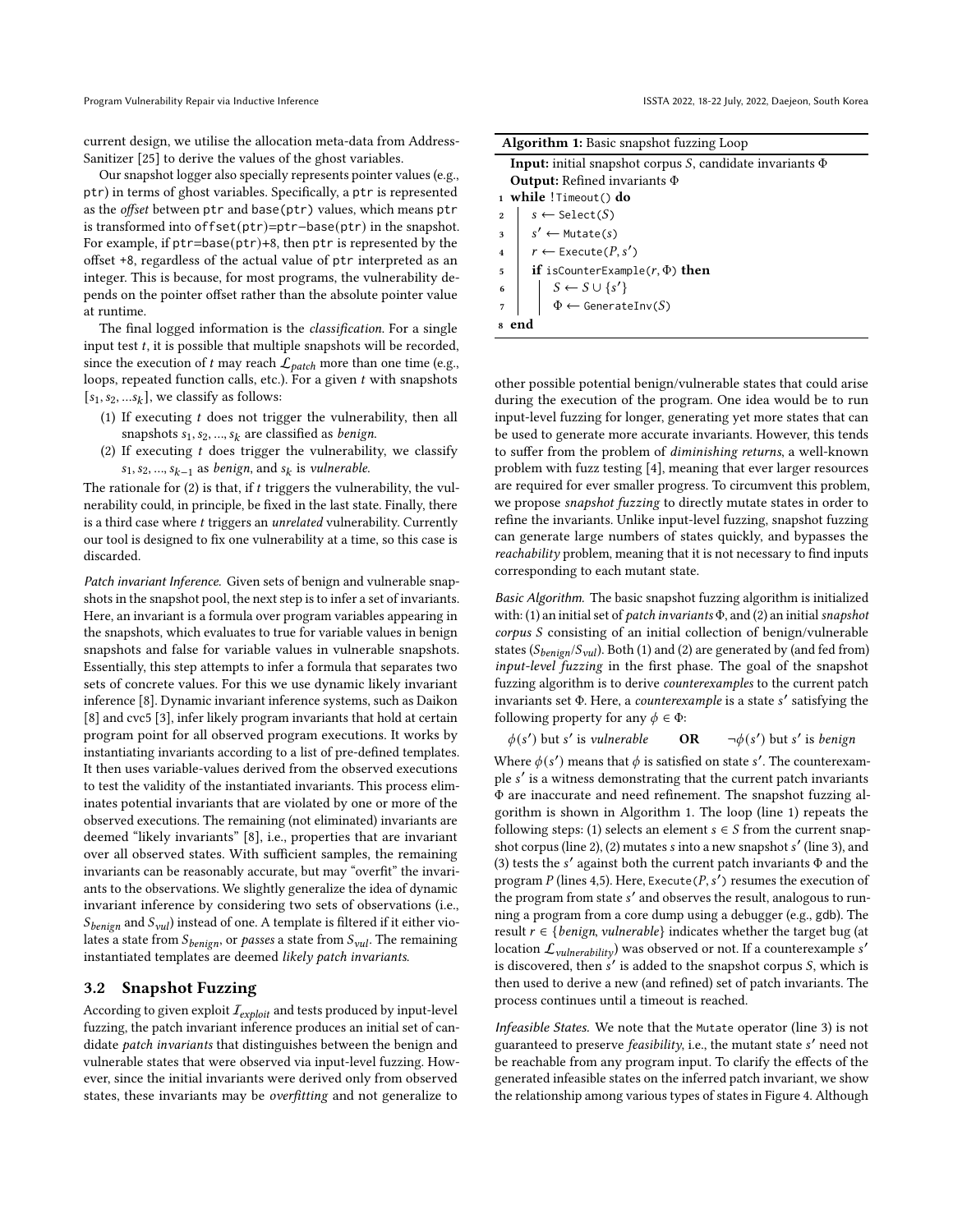<span id="page-5-0"></span>

Figure 4: Relationship among different program states.

the inferred classifier (i.e. patch invariant) is based on both feasible and infeasible states, it still correctly separates all the observed benign states and observed vulnerable states, which means the patch invariant will still be correct with respect to all the observed states. However, it is indeed possible that the inferred patch invariant is unsatisfied not only by the vulnerable states (both observed and generated), but also by some unobserved feasible benign states at the patch location. These unobserved feasible benign states are illustrated in Figure [4](#page-5-0) by the two light grey regions inside the inferred classifier oval. Although the inferred classifier can be unsatisfied by some unobserved feasible benign states, we emphasize that this is bound to happen due to inductive inference - where we infer the patch invariant based on the observed states; it is not due to the generation of infeasible states by snapshot fuzzing. Input-level fuzzing techniques, which only generate feasible observed states and generalize the patch invariant from those states, could also result in a patch invariant that is unsatisfied by certain feasible benign states, if they have not been observed.

Mutation Strategy. Algorithm [1](#page-4-0) generates new states s' by directly mutating an existing state selected from the current snapshot corpus . Since the goal is to refine the current patch invariants Φ, we just mutate the visible variables observed by snapshot logging from Section [3.1](#page-3-1) (e.g., local variables, members, etc.) at location  $\mathcal{L}_{patch}$ . Other program states (e.g., arbitrary memory addresses, etc.) are not considered by Φ, and will not be mutated.

In principle, the snapshot variables can be mutated arbitrarily within specific constraints (see below). However, we can optimize the mutation strategy with the reference to the current patch invariants Φ which is assumed to be "mostly" correct. Therefore, in addition to random perturbation, we bias mutation towards points that are closer to the *boundary* defined by  $\Phi$  (the boundary between benign and vulnerable executions). Here, given a patch invariant  $\phi \in \Phi$  over variables  $\overrightarrow{x} = \langle x_1, ..., x_n \rangle$ , then  $p = \langle v_1, ..., v_n \rangle$  is a boundary point if there exists another point  $p' \neq p$  such that  $\phi(p), \neg \phi(p')$ hold (or vice versa) and there exists no intermediate point between  $p$  and  $p'$  w.r.t. Euclidean distance. The intuition behind this strategy is that any inaccuracies within  $\phi$  are more likely to be exposed by points close to the boundary, as opposed to arbitrary points that comfortably satisfy either  $\phi$  or its negation. We use an SMT solver to generate boundary points in order to guide mutation.

Mutation constraints. Mutations are constrained by variable types and other assumptions. For example, a variable  $c$  of type char can only be mutated to values within the range CHAR\_MIN..CHAR\_MAX. Mutations to ghost variables are similarly constrained to make sure their semantics are preserved. For example, given a pointer ptr, the corresponding ghost variable offset(ptr) is only mutated to values within the range 0..size(ptr), so that ptr still points to the original underlying object after mutation. Note that when offset(ptr) is mutated, ptr is also mutated to reflect the changes in offset(ptr).

Object mutation. Since the ghost variable size(ptr) represents the size of the underlying object pointed by ptr, to preserve its semantics, mutation of size(ptr) should be accompanied with the mutation of the actual underlying object obj stored in memory. Mutation of the actual object can be achieved by either extending or contracting the length of obj. When mutating object length, it is desirable to extend/contract objects in-place instead of moving them to other locations in memory, so that pointer values can be preserved even at program locations not captured by snapshot logging. In-place contraction can be performed by forbidding access to some bytes at end of the object, while in-place extension requires more design considerations to avoid corrupting other adjacent objects. Our implementation makes use of the AddressSanitizer [\[25\]](#page-11-7) allocator for in-place extension/contraction, which automatically pads all allocations with a configurable redzone to detect out-ofbounds errors using memory poisoning. We exploit this technique to implement object extensions, by an in-place reallocation of (some part of) the redzone memory to extend the associated object. During this reallocation, the AddressSanitizer shadow map is updated and the extended region of memory is zero-initialized. Similarly, inplace contraction can be implemented by growing the associated redzone, also by updating the shadow map.



In-place extension and contraction.

# 4 IMPLEMENTATION

The current implementation of VulnFix consists of three components: (1) an instrumentation module for snapshot logging and mutation, (2) a *driver module* for counterexample generation, and (3) a backend for invariant inference. The instrumentation and driver modules form a frontend that generates snapshots for the backend.

Instrumentation. The instrumentation module (written in C) is built on the static binary rewritter e9patch [\[7\]](#page-10-8). At the patch location  $\mathcal{L}_{patch}$  of the vulnerable program, the instrumentation module inserts a function to record current values of the variables in scope, and optionally mutate some of the variable values based on a given argument. To read and write program variable values at runtime, the instrumented code parses the DWARF debugging information to establish a mapping between variable names and their corresponding runtime locations.

Driver. The driver module (written in Python) invokes various components and communicates data (snapshots, patch invariants) between them. It processes the snapshots produced by the instrumentation code and classifies them based on the program execution status. It also implements the core of snapshot fuzzing for generating counterexample snapshots based on the given patch invariants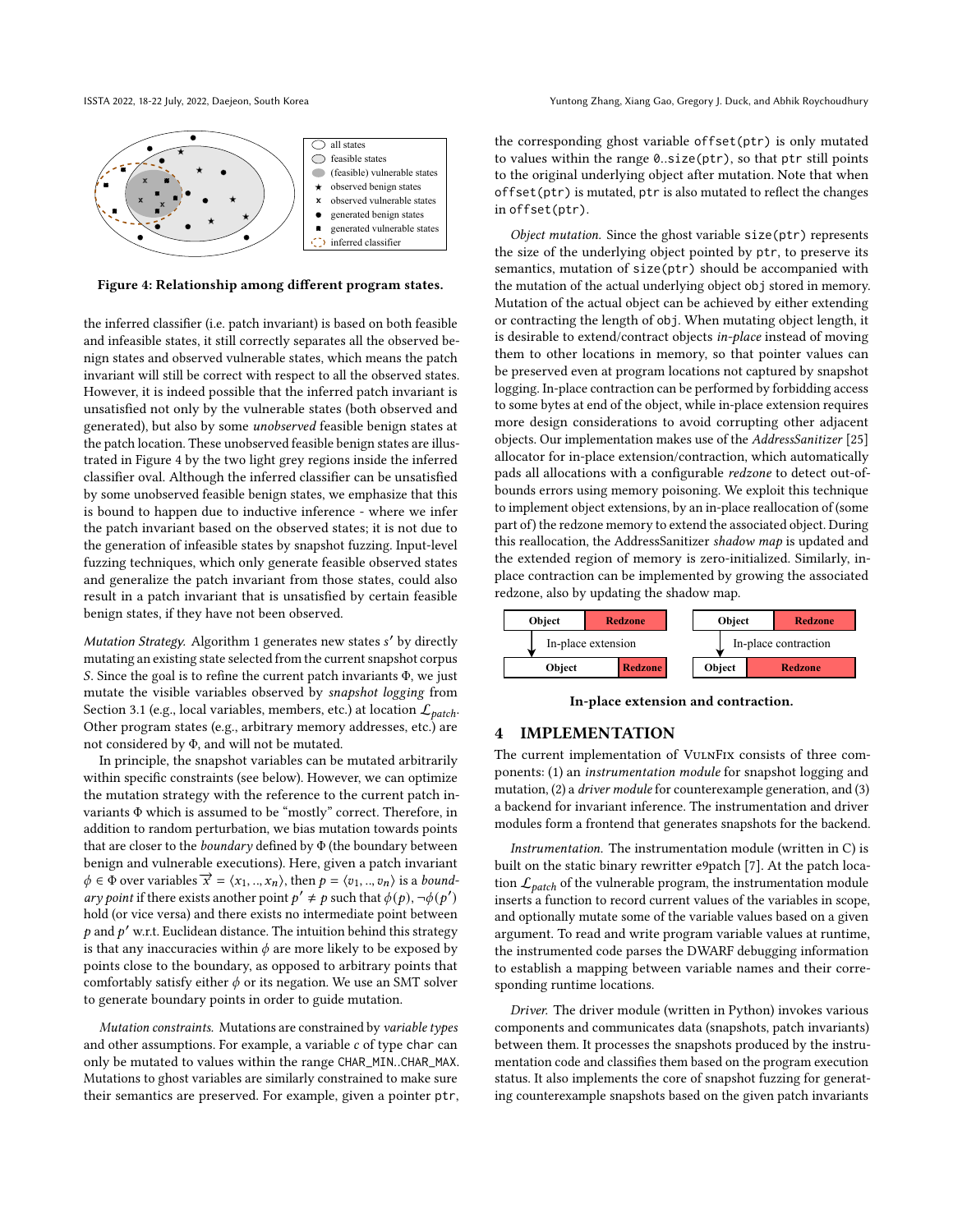Program Vulnerability Repair via Inductive Inference **Interact 2022, 18-22 July, 2022, Daejeon**, South Korea

and test inputs. We use z3 [\[6\]](#page-10-9) SMT solver for finding boundary values to guide mutation.

Backend. The backend component takes in sets of benign and vulnerable snapshots and perform invariant inference based on them. The current implementation of VulnFix supports two backends: Daikon-based and cvc5-based. For the Daikon backend, we first use Daikon to infer a set of invariants  $\Phi_0$  from  $S_{benion}$ , and then perform a filtering step which only returns  $\phi \in \Phi_0$  if  $\phi$  is violated by all  $s \in S_{inl}$ . The filtering step is implemented on top of the Daikon InvariantChecker utility. Since Daikon initiates invariants based on templates, we add a few extra templates applicable for patching security vulnerabilities:

- $x y \ge a$ , where *x*, *y* are variables and *a* is a constant;
- $x < 2^n$ , where x is a variable, and  $2^n$  is power-of-two constant representing boundary values for integers.

Cvc5 is a program synthesizer, which takes as input a set of inputoutput pairs  $\{i_1 \mapsto o_1, \ldots, i_n \mapsto o_n\}$  and synthesizes a function f such that  $f(i_k) = o_k$  for  $k \in \{1, ..., n\}$ . In our context, we use cvc5 backend to synthesize a function  $f$ , such that  $f(s) =$  True for  $s \in S_{benian}$  and  $f(s') =$  False for  $s' \in S_{vul}$ . The grammar used for synthesis includes all variables in snapshot, arithmetic operators (+, −, ×), relational operators (⩾, ⩽, =), logical operators (and, or, not), and constants (1 to 100, power-of-two values).

Use of sanitizers. Since the snapshots need to be classified into benign and vulnerable based on observing program execution status, we use AddressSanitizer (ASan) [\[25\]](#page-11-7) and UndefinedBehaviorSanitizer (UBSan) [\[2\]](#page-10-10) to transform the vulnerabilities into crashes. We also read and write to the ASan redzone metadata for logging and mutating ghost variable values.

# 5 EVALUATION

In this section, we aim to answer the following research questions:

- RQ1: How effective is VulnFix (with different backends) in synthesizing conditions for fixing real-world CVEs?
- RQ2: What are the strength and weakness of VulnFix compared with other APR tools?
- RQ3: How effective is snapshot fuzzing in refining patch invariants compared to input-level fuzzing?

Benchmark subjects. We evaluate VulnFix on a subset of the VulnLoc [\[27\]](#page-11-6) benchmark. The VulnLoc benchmark is extended from the ExtractFix [\[10\]](#page-10-2) and SenX [\[12\]](#page-10-1) benchmark, and contains 43 real-world CVEs. Out of the 43 vulnerabilities in the VulnLoc benchmark, 4 vulnerabilities cannot be reproduced in our environment (ubuntu-18.04 and gcc-7.5/clang-10) because they are incompatible with the experimental system or libraries. The remaining 39 vulnerabilities are used in our evaluation.

Experiment setup. All of our experiments are performed on a 40-core 2.60GHz 64GB RAM Intel Xeon machine, Ubuntu 18.04. We note that the current implementation of VulnFix does not support parallelism and the experiments are performed with sequential algorithms. For most vulnerabilities in the evaluation, we use the following configuration: (1) the developer patch location is used as the target location to infer invariants; (2) the initial input set supplied to VULNFIX only includes one exploit input obtained from online bug reports. VulnFix infers a patch invariant classifying the benign and vulnerable execution. We using the patch invariant to disable the vulnerable execution by either (1) integrating the invariant to the original condition if the target location is an if, for or while statement; or (2) generating an if-guard in the form of

if(!constraint) exit(ERROR\_NUM);

# 5.1 RQ1: Efficacy with different backends

We evaluated the efficacy of VULNFIX with two different backends Daikon and cvc5. Daikon uses pre-defined templates for instantiating invariant candidates and enumerates the candidates to find the ones that are satisfied on the given traces. While cvc5 synthesizes an expression based on a given grammar via Satisfiability Modulo Theories (SMT) solving. Given cvc5 is built on top of SMT, it is less scalable than Daikon and takes more time to run especially when the number and size of snapshots grow. In order to obtain meaningful results, for each vulnerability in the benchmark, we set the total timeout to be 30 minutes for Daikon-backend and 3 hours for cvc5-backend. The first 10 minutes are allocated for the input-level fuzzing phase, and the remaining is allocated to snapshot fuzzing and invariant inference.

Since VulnFix infers a patch invariant over existing program variables (as well as ghost variables), which is then used to disable vulnerable executions, VulnFix is not applicable to some vulnerabilities in the benchmark. These vulnerabilities include those that (1) cannot be fixed by modifying or inserting conditions, or (2) require addition of new program variables that are not included in our ghost variable scheme. We identified 9 such vulnerabilities according to their developer patches and marked them as "NA" (not applicable). These 9 vulnerabilities are included in the results for completeness.

For the remaining vulnerabilities, we evaluate the correctness of the generated patches by manually comparing them with developer patches. "Correct (equiv)" means that the result of VulnFix is semantically equivalent to the developer patch; "Correct (not equiv)" means that the produced patch is not semantically equivalent to developer patch, but still correctly fixes the vulnerability (see examples in the following). "Wrong" means that VULNFIX fails to produce a correct patch before timeout. We only regard a result as correct if it is the only patch produced by VULNFIX and the produced patch correctly fixes the vulnerability.

Results. Table [2](#page-7-0) shows the evaluation results, where columns "Daikon backend" and "cvc5 backend" list the result of VulnFix when the corresponding backend is used. Overall, both backends show similar results in producing correct patches (both produce 19 correct patches). On CVE-2017-14745, Daikon backend fails because it produces two patches in the end, while cvc5 backend produces exactly one correct patch. On Gnubug-25003, cvc5 backend fails while Daikon backend produces the correct patch.

VulnFix produces correct but not equivalent patches on 6 vulnerabilities. The main reason is that the patch produced by VULN-Fix is strictly based on whether a vulnerable program behavior is observed, while the developer patch may also take insights from program-specific semantic information. For example, Libtiff consists of an integer overflow vulnerability (CVE-2017-7601), and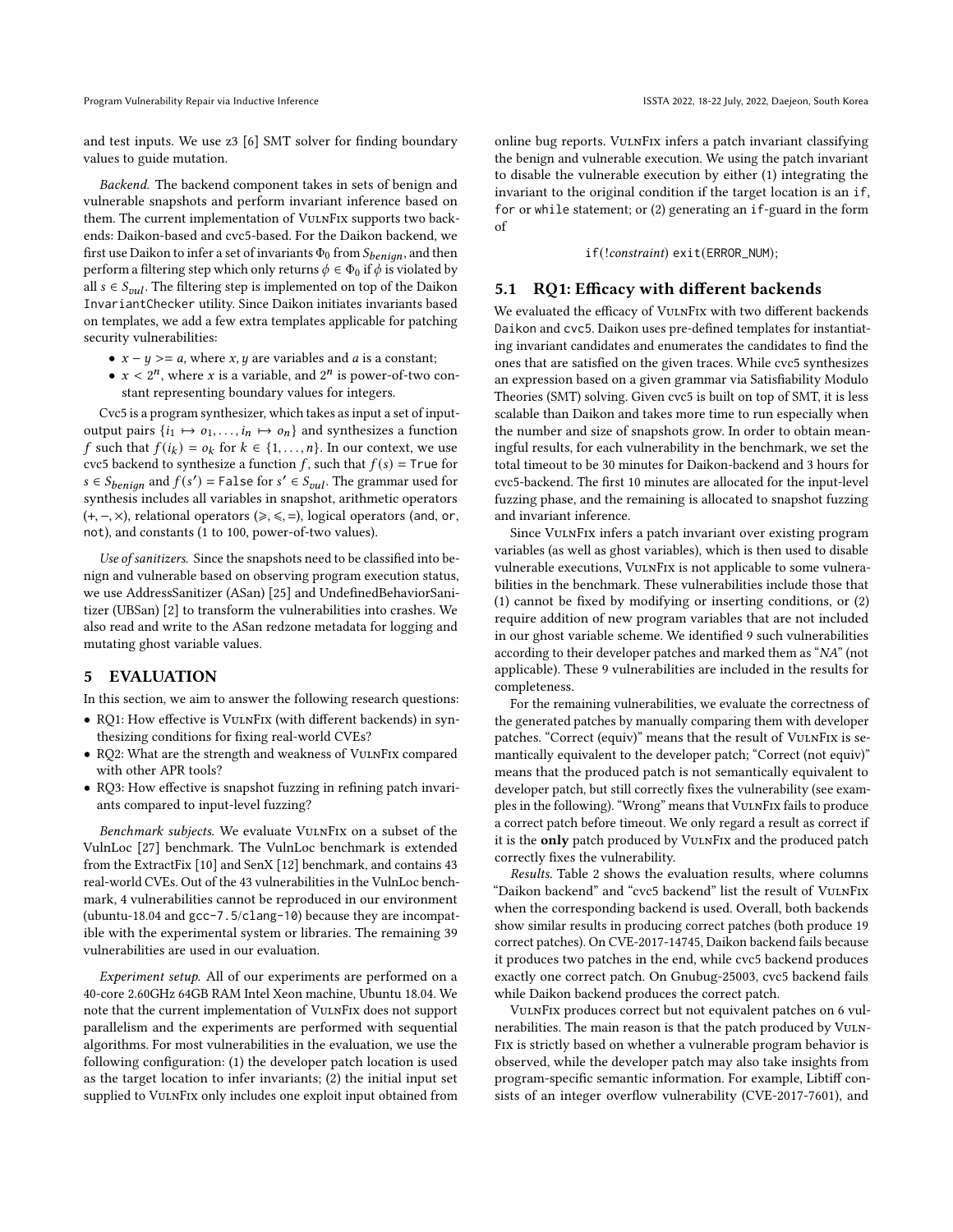<span id="page-7-0"></span>

| Subject         | <b>Bug ID</b>  | <b>VULNFIX</b>      |                         |                          |                         | <b>CPR</b>   |                | <b>SenX</b>     |                         |
|-----------------|----------------|---------------------|-------------------------|--------------------------|-------------------------|--------------|----------------|-----------------|-------------------------|
|                 |                | Daikon backend      | Correct?                | cvc5 backend             | Correct?                | Rank         | Ratio          | Patch detail    | Correct?                |
| Binutils        | CVE-2017-6965  | Correct (not equiv) | ✓                       | Correct (not equiv)      | ✓                       | Timeout      | Timeout        |                 | Х                       |
| <b>Binutils</b> | CVE-2017-14745 | Wrong               | Х                       | Correct (equiv)          | ✓                       | 109          | 0%             |                 | Х                       |
| <b>Binutils</b> | CVE-2017-15020 | NA                  | Х                       | NA                       | Х                       | NA           | NA             |                 | Х                       |
| <b>Binutils</b> | CVE-2017-15025 | Correct (equiv)     | ✓                       | Correct (equiv)          | ✓                       | 36           | 0%             | NA              | Х                       |
| Coreutils       | Gnubug-19784   | Correct (equiv)     | ✓                       | Correct (equiv)          | ✓                       | 393          | 0%             |                 | X                       |
| Coreutils       | Gnubug-25003   | Correct (not equiv) | ✓                       | Wrong                    | x                       | 29           | 59%            |                 | Х                       |
| Coreutils       | Gnubug-25023   | Correct (not equiv) | ✓                       | Correct (not equiv)      | ✓                       | 56           | 0%             |                 | Х                       |
| Coreutils       | Gnubug-26545   | Wrong (not spt)     | Х                       | Wrong                    | Х                       | 168          | 46%            |                 | Х                       |
| Jasper          | CVE-2016-8691  | Correct (equiv)     | $\overline{\checkmark}$ | Correct (equiv)          | ✓                       | $\mathbf{1}$ | 75%            | $\overline{NA}$ | $\overline{\mathsf{x}}$ |
| Jasper          | CVE-2016-9557  | Wrong (not spt)     | Х                       | Wrong                    | x                       | Timeout      | Timeout        |                 | Х                       |
| Libarchive      | CVE-2016-5844  | Correct (not equiv) | $\overline{\checkmark}$ | Correct (not equiv)      | ✓                       | 31           | 54%            | Wrong (comp)    | $\overline{\mathsf{x}}$ |
| Libjpeg         | CVE-2012-2806  | Correct (equiv)     | ✓                       | Correct (equiv)          | $\overline{\checkmark}$ | 24           | 50%            |                 | X                       |
| Libjpeg         | CVE-2017-15232 | Correct (equiv)     | ✓                       | Correct (equiv)          | ✓                       | 36           | $0\%$          | NA              | Х                       |
| Libjpeg         | CVE-2018-14498 | NA                  | Х                       | NA                       | x                       | NA           | NA             |                 | Х                       |
| Libjpeg         | CVE-2018-19664 | Wrong               | Х                       | Wrong                    | x                       | $\mathbf{1}$ | 48%            |                 | Х                       |
| Libming         | CVE-2016-9264  | Correct (equiv)     | ✓                       | Correct (equiv)          | ✓                       | 39           | 57%            | Wrong (exec)    | $\overline{\mathsf{x}}$ |
| Libming         | CVE-2018-8806  | NA                  | Х                       | NA                       | Х                       | NA           | NA             | NA              | Х                       |
| Libming         | CVE-2018-8964  | NA                  | Х                       | NA                       | Х                       | NA           | NA             | NA              | Х                       |
| Libtiff         | Bugzilla-2611  | $\overline{NA}$     | $\overline{\mathsf{x}}$ | $\overline{NA}$          | $\overline{\mathbf{x}}$ | $\mathbf{1}$ | 61%            | $\overline{NA}$ | $\overline{\mathsf{x}}$ |
| Libtiff         | Bugzilla-2633  | Wrong               | Х                       | Wrong                    | x                       | 46           | 48%            | Correct         | ✓                       |
| Libtiff         | CVE-2016-5321  | Correct (equiv)     | ✓                       | Correct (equiv)          | ✓                       | 11           | 47%            | Wrong (exec)    | Х                       |
| Libtiff         | CVE-2016-9273  | NA                  | Х                       | NA                       | Х                       | 57           | 48%            |                 | Х                       |
| Libtiff         | CVE-2016-9532  | Wrong (not spt)     | Х                       | Wrong                    | х                       | Timeout      | Timeout        | Wrong (comp)    | X                       |
| Libtiff         | CVE-2016-10092 | NA                  | Х                       | NA                       | Х                       | 5            | 0%             | Wrong (exec)    | Х                       |
| Libtiff         | CVE-2016-10094 | Wrong (not spt)     | X                       | Wrong (not spt)          | х                       | 27           | 57%            | Correct         | ✓                       |
| Libtiff         | CVE-2016-10272 | NA                  | Х                       | NA                       | Х                       | 5            | 0%             | Wrong (exec)    | Х                       |
| Libtiff         | CVE-2017-5225  | NA                  | Х                       | NA                       | X                       | NA           | <b>NA</b>      | Correct         | ✓                       |
| Libtiff         | CVE-2017-7595  | Correct (equiv)     | ✓                       | Correct (equiv)          | ✓                       | $\mathbf{1}$ | 48%            | NA              | Х                       |
| Libtiff         | CVE-2017-7599  | Wrong (not spt)     | Х                       | Wrong (not spt)          | х                       | 8            | 0%             |                 | X                       |
| Libtiff         | CVE-2017-7600  | Wrong (not spt)     | Х                       | Wrong (not spt)          | Х                       | 45           | 0%             |                 | Х                       |
| Libtiff         | CVE-2017-7601  | Correct (not equiv) | ✓                       | Correct (not equiv)      | ✓                       | 56           | 48%            |                 | Х                       |
| Libxml2         | CVE-2012-5134  | Correct (equiv)     | ✓                       | Correct (equiv)          | ✓                       | 36           | 49%            | $\overline{a}$  | $\overline{\mathsf{x}}$ |
| Libxml2         | CVE-2016-1838  | Wrong (not spt)     | Х                       | Wrong                    | Х                       | 31           | 0%             |                 | X                       |
| Libxml2         | CVE-2016-1839  | Correct (equiv)     | ✓                       | Correct (equiv)          | ✓                       | 79           | 0%             |                 | X                       |
| Libxml2         | CVE-2017-5969  | Correct (equiv)     | ✓                       | Correct (equiv)          | ✓                       | 3            | 45%            | N <sub>A</sub>  | X                       |
| Potrace         | CVE-2013-7437  | Correct (equiv)     | ✓                       | Correct (equiv)          | ✓                       | Error        | Error          | Correct         | ✓                       |
| Zziplib         | CVE-2017-5974  | Correct (not equiv) | $\overline{\checkmark}$ | Correct (not equiv)      | ✓                       | 130          | $0\%$          |                 | $\overline{\mathsf{x}}$ |
| Zziplib         | CVE-2017-5975  | Correct (equiv)     | ✓                       | Correct (equiv)          | ✓                       | 36           | 0%             |                 | Х                       |
| Zziplib         | CVE-2017-5976  | Wrong               | X                       | Wrong                    | Х                       | Timeout      | Timeout        | $\overline{a}$  | X                       |
| Total           | $\omega$       | $\blacksquare$      | 19/39                   | $\overline{\phantom{a}}$ | 19/39                   | 4/39         | $\overline{a}$ | $\bar{ }$       | 4/39                    |

Table 2: Experimental results of VulnFix (with different backends), CPR, and SenX on the VulnLoc benchmark.

its relevant code snippet is shown in Figure [5.](#page-7-1) The bug is triggered when the value of td->td\_bitspersample is greater than 62, causing the left shift on line 10 to overflow. The developer patch on line 4-6 adds a check on its value and returns if the value is too big, with the bound 16 chosen based on file format specification. On the other hand, VulnFix produces the patch invariant  $td$ ->td\_bitspersample  $\leq$  62, where 62 is the maximum value allowed for the left shift on line 10 to not overflow. In this case, VulnFix produces a patch that correctly separates the benign and vulnerable behaviors, while the developer patch additionally considers other program semantics.

As discussed in Section [3.2,](#page-4-1) it is possible that the patch invariant generated from inductive inference is unsatisfied by certain feasible benign states, if they are not observed. Such patch variants can lead

<span id="page-7-1"></span>

Figure 5: Simplified code snippet of CVE-2017-7601.

to patches that disable more feasible program behavior than desired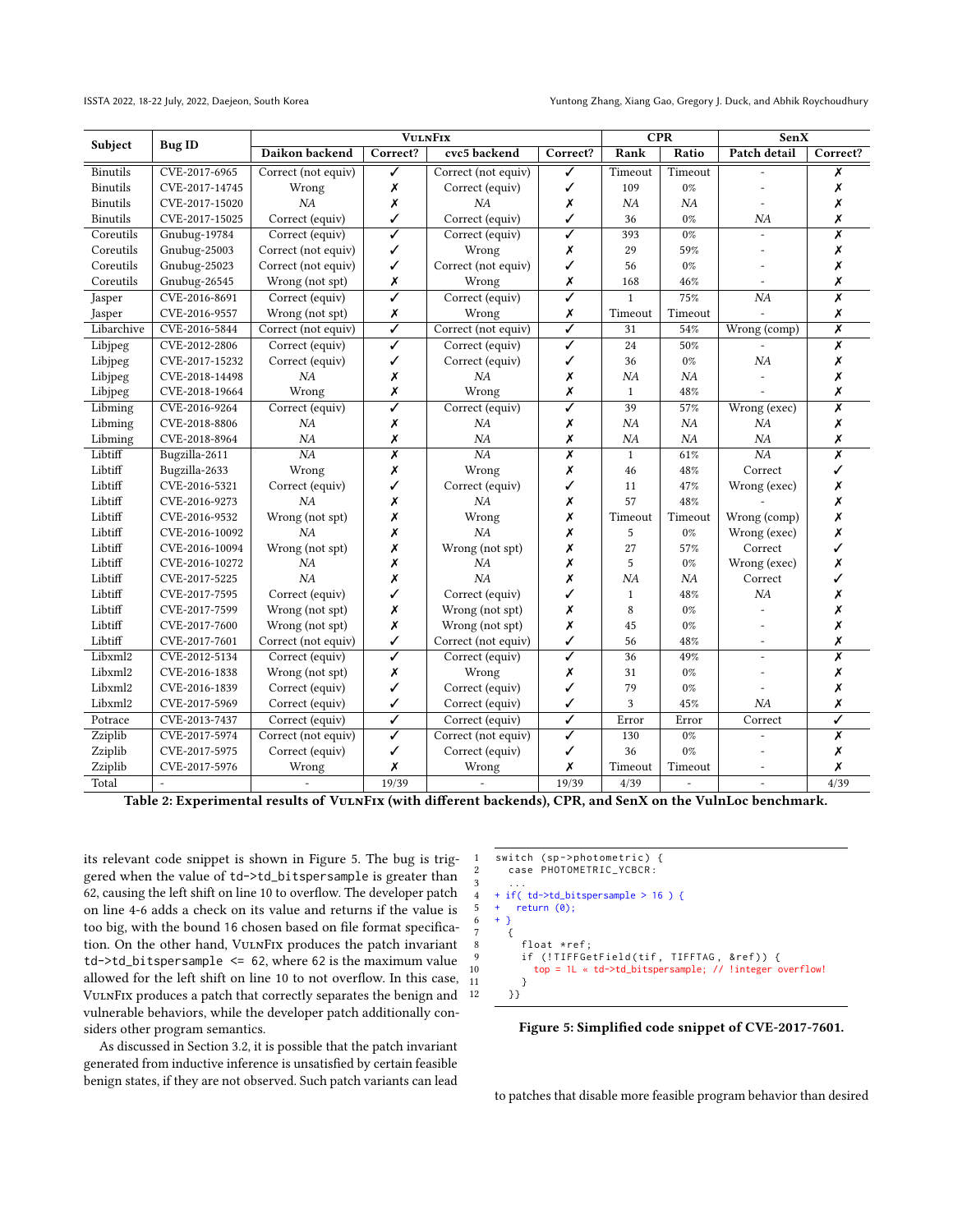(if the patches are generated in the form of if-guard), thereby restricting the benign functionality of the program for making it more secure. To understand the effect of such patch invariants experimentally, we examined the 6 correct but not equivalent patches, and found 1 of them (CVE-2017-6965) restricts more behavior than the developer patch. Furthermore, these two patches - one produced by VulnFix and the other from developers - are applied to the vulnerable program, which then undergoes a 24-hour differential fuzzing campaign to check whether the two patches exhibit different behaviors. After 24 hours of fuzzing, there was no input executions that evaluate the VulnFix patch and developer patch differently, which means no significant restriction of benign functionality was observed from our experimentation.

Besides, there are 11 vulnerabilities marked as "Wrong" or "Wrong (not spt)". "Wrong (not spt)" means that the current VulnFix implementation does not support generating the correct invariant. For example, the correct invariant for CVE-2016-9532 involves inequality with scalar multiplication (e.g.,  $x * y * z \le$  constant), which is not supported by Daikon. Daikon infers invariants based on a set of templates, and invariants that cannot be represented as one of the templates cannot be inferred. As cvc5 synthesizes invariants based on grammar instead of fixed templates, it was expected that cvc5 outperforms Daikon. However, the experimental result shows otherwise: cvc5 backend fails to produce correct patches on the vulnerabilities that Daikon does not support (marked as "Wrong"). This is because these patches usually consist of complex expressions, and cvc5 backend times out before synthesizing such expressions.

Overall, the Daikon and cvc5 backend each produces 19 correct patches, with a time budget of 30 minutes and 3 hours. From this comparison, Daikon appears to be a more practical backend.

# 5.2 RQ2: Comparison with other APR tools

CPR. To understand the strength and weakness of VULNFIX in repairing security vulnerabilities, we perform a comparison with CPR [\[26\]](#page-11-2), a state-of-the-art program repair tool. CPR works by first synthesizing a pool of patch candidates from a given set of patch ingredients, then discarding overfitting patches from the pool by exploring the input space with concolic execution, and finally ranking the remaining patches. This workflow is conceptually similar to counterexample-guided inductive synthesis (CEGIS), i.e., infer initial candidates and then generate new test inputs (counterexample) to rule out incorrect candidates.

In our experiments, we set the timeout for each vulnerability to be 30 minutes for CPR. Since CPR requires patch ingredients to be provided for patch synthesis, we supply five variables at the patch location (including all the variables used in the developer patch) and necessary arithmetic/comparison operators as patch ingredients to the synthesizer used in CPR. Besides, since CPR currently repairs only boolean and integer expressions [\[26\]](#page-11-2), and does not automatically introduce new program variables, it is not applicable to some vulnerabilities in the benchmark. We identified 5 such vulnerabilities and marked them as "NA" (not applicable).

Results. The evaluation results of CPR are shown in the "CPR" columns in Table [2.](#page-7-0) Column "Rank" shows the rank of the correct patch in the final patch pool. Column "Ratio" shows the patch pool reduction ratio, which is the percentage of initial patches that are discarded by co-exploration of the patch space and input space. "Timeout" indicates that CPR did not generate patches before the 30-minute timeout, and "Error" indicates that an error occurred during concolic execution and CPR aborted. Overall, with a 30-minute timeout, CPR ranks the correct patch at the top-1 position for 4 out of 39 vulnerabilities. For 16 vulnerabilities, CPR discards more than 40% of the initial patch candidates by performing concolic execution. However, for 13 other vulnerabilities, CPR has 0% patch space reduction potentially due to the longer paths from loop unrolling [\[26\]](#page-11-2). In other words, concolic execution cannot find any test input that can reach patch location or discard plausible patches. Instead of relying on concolic execution, VulnFix performs snapshot mutation to discard overfitting patch invariants, which is shown to be more efficient based on the experimental results.

SenX. We also performed a comparison with the security vulnerability repair tool SenX [\[12\]](#page-10-1), which generates patches based on a pre-specified set of safety properties. The same benchmark consisting of 39 vulnerabilities is used, and the timeout for each vulnerability is set to be 30 minutes. Since SenX currently only supports repairing buffer overflows, bad casts, and integer overflows [\[12\]](#page-10-1), vulnerabilities that are not of these types are not applicable. There are 8 such vulnerabilities in the benchmark, which are marked as "NA" (not applicable).

To generate a patch that enforces a safety property, SenX uses techniques such as expression translation and loop cloning. These techniques can potentially generate a different patch than the one from developers, making it non-trivial to manually compare the generated patch and the developer patch for correctness. Therefore, to check for correctness, we examine the generated patch by applying it on the vulnerable program, re-compiling the patched program, and executing the patched program with the exploit input. If the original vulnerable behavior is no longer observed on the patched program, the generated patch is considered as correct.

Results. The evaluation results of SenX are shown in the "SenX" columns in Table [2.](#page-7-0) Column "Patch detail" shows the detail of examining the generated patch. In this column, "-" indicates that no patch is generated by SenX, "Wrong (comp)" indicates that the patched program could not be compiled, "Wrong (exec)" indicates that the vulnerable behavior is still observed when executing the patched program with exploit input, and "Correct" indicates that the patch is correct based on the criteria discussed above. Overall, SenX produces correct patches for 4 out of 39 vulnerabilities.

VulnFix generated 19 correct patches with 30 minutes, while CPR and SenX produces 4 correct patches each (by just checking the top ranked patch for CPR).

# 5.3 RQ3: Comparison with input-level fuzzing

To understand whether snapshot fuzzing can generate states that refine the invariants effectively, we also compare it with traditional input-level fuzzing. Specifically, we replace the snapshot fuzzing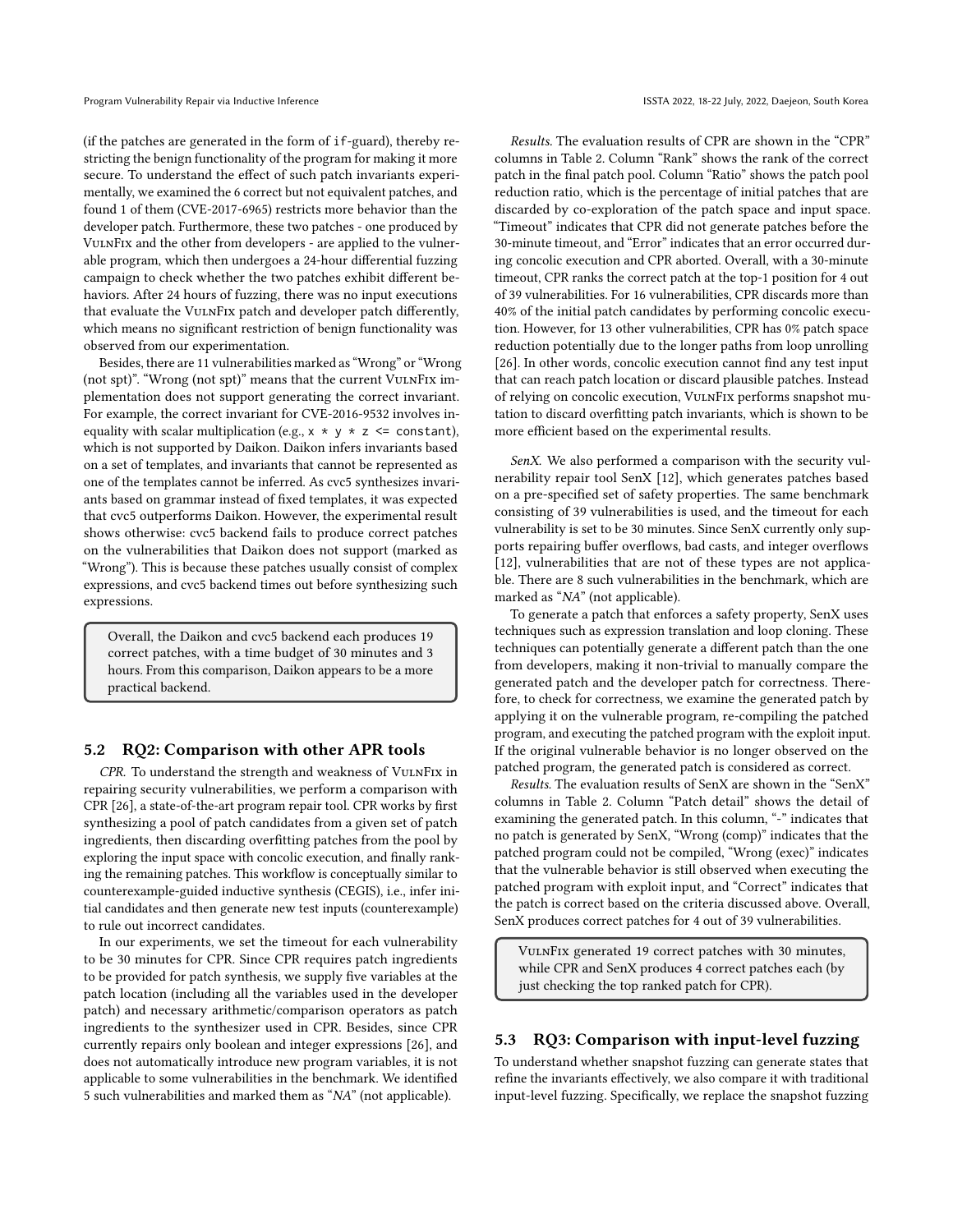<span id="page-9-0"></span>

|                | <b>VULNFIX</b> |                         |                  | VULNFIX <sup>C</sup>    | $\overline{\text{VulnFix}^A}$ |                         |  |
|----------------|----------------|-------------------------|------------------|-------------------------|-------------------------------|-------------------------|--|
| <b>Bug ID</b>  | #Inv           | result                  | # $\mathbf{Inv}$ | result                  | #Inv                          | result                  |  |
| CVE-2017-6965  | $\mathbf{1}$   | ✓                       | $\mathbf{1}$     | Х                       | $\mathbf{1}$                  | Ī                       |  |
| CVE-2017-14745 | $\overline{2}$ | Х                       | $\mathbf{0}$     | Х                       | 5                             | Х                       |  |
| CVE-2017-15025 | $\mathbf{1}$   | $\checkmark$            | $\theta$         | Х                       | 5                             | X                       |  |
| Gnubug-19784   | $\mathbf{1}$   | $\overline{\checkmark}$ | $\mathbf{1}$     | ✓                       | $\mathbf{1}$                  | ✓                       |  |
| Gnubug-25003   | 1              | $\checkmark$            | 34               | Х                       | 23                            | Х                       |  |
| Gnubug-25023   | 1              | ✓                       | 8                | X                       | 7                             | Х                       |  |
| Gnubug-26545   | $\mathbf{0}$   | $\frac{x}{\sqrt{2}}$    | $\mathbf{1}$     | X                       | $\mathbf{0}$                  | X                       |  |
| CVE-2016-8691  | 1              |                         | 25               | X                       | 17                            | $\overline{\mathsf{x}}$ |  |
| CVE-2016-9557  | $\mathbf{0}$   | X                       | $\mathbf{0}$     | Х                       | $\mathbf{0}$                  | Х                       |  |
| CVE-2016-5844  | $\mathbf{1}$   | $\overline{\checkmark}$ | $\mathbf{0}$     | X                       | 60                            | X                       |  |
| CVE-2012-2806  | $\mathbf{1}$   | ✓                       | 6                | Х                       | 6                             | Х                       |  |
| CVE-2017-15232 | 1              | ✓                       | $\mathbf{0}$     | Х                       | 15                            | Х                       |  |
| CVE-2018-19664 | $\overline{2}$ | Х                       | $\mathbf{0}$     | Х                       | 18                            | Х                       |  |
| CVE-2016-9264  | $\mathbf{1}$   | $\overline{\checkmark}$ | 4                | X                       | 6                             | X                       |  |
| Bugzilla-2633  | $\overline{2}$ | Х                       | $\mathbf{0}$     | X                       | 50                            | X                       |  |
| CVE-2016-5321  | $\mathbf{1}$   | ✓                       | 3                | Х                       | 5                             | Х                       |  |
| CVE-2016-9532  | 36             | Х                       | 38               | Х                       | 36                            | Х                       |  |
| CVE-2016-10094 | $\mathbf Q$    | Х                       | 24               | Х                       | 23                            | Х                       |  |
| CVE-2017-7595  | $\mathbf{1}$   | J                       | 14               | X                       | 3                             | Х                       |  |
| CVE-2017-7599  | $\theta$       | Х                       | $\theta$         | X                       | $\theta$                      | Х                       |  |
| CVE-2017-7600  | $\theta$       | X                       | $\theta$         | Х                       | $\mathbf{0}$                  | Х                       |  |
| CVE-2017-7601  | $\mathbf{1}$   | ✓                       | $\overline{2}$   | Х                       | 1                             | Х                       |  |
| CVE-2012-5134  | $\mathbf{1}$   | $\overline{\checkmark}$ | 6                | $\overline{\textsf{x}}$ | $\overline{4}$                | $\overline{\mathsf{x}}$ |  |
| CVE-2016-1838  | 3              | $\frac{x}{1}$           | $\mathbf{0}$     | Х                       | 3                             | $\frac{x}{1}$           |  |
| CVE-2016-1839  | $\mathbf{1}$   |                         | $\mathbf{0}$     | Х                       | $\mathbf{1}$                  |                         |  |
| CVE-2017-5969  | $\mathbf{1}$   | ✓                       | $\mathbf{1}$     | J                       | $\mathbf{1}$                  | $\checkmark$            |  |
| CVE-2013-7437  | $\mathbf{1}$   | $\overline{\checkmark}$ | $\theta$         | X                       | $\mathbf{1}$                  | $\overline{\checkmark}$ |  |
| CVE-2017-5974  | $\mathbf{1}$   | ✓                       | 8                | Х                       | 5                             | Х                       |  |
| CVE-2017-5975  | $\mathbf{1}$   | ✓                       | $\mathbf{0}$     | Х                       | $\mathbf{1}$                  | ✓                       |  |
| CVE-2017-5976  | $\mathbf{0}$   | X                       | $\mathbf{0}$     | Х                       | $\mathbf{0}$                  | Х                       |  |
| Total          |                | 19/30                   |                  | 2/30                    |                               | 6/30                    |  |

Table 3: Comparison with input-level fuzzing, where VULN- $Fix^C$  represents replacing the snapshot fuzzing module with ConcFuzz, while  $V \cup I \cap K^A$  means that snapshot fuzzing is replaced by AFL.

step in VulnFix with traditional input-level fuzzing techniques and compare their effectiveness in generating correct patches. For the tests generated by input-level fuzzing, we collect the benign/vulnerable snapshots by considering the non-redundant tests that can reach the fix location.

We consider two input-level fuzzing tools: AFL [\[32\]](#page-11-5) and Conc-Fuzz [\[27\]](#page-11-6). AFL is a widely used grey-box fuzzing tool, which has been proved to be efficient in detecting software vulnerabilities and bugs. For AFL, we re-use the modified version described in Section [3.1](#page-3-2) to generate input tests. ConcFuzz "concentrates" on the neighborhood of the given exploit. Specifically, it builds a "concentrated" test suite that drives the program execution to reach each branch location of the given exploit execution trace. Based on the "concentrated" test suite, ConcFuzz can then estimate the probability of each branch being executed by vulnerable inputs and hence determine the fault locations. For the application of invariant inference, exploring the neighborhood of patch location instead of the entire trace is sufficient. Therefore, we implement a modified version of ConcFuzz that only "concentrates" on the patch location. In the experiment, we set a 30-minute timeout for both AFL and

ConcFuzz, which is the same as the total time budget for VULNFIX. The 9 vulnerabilities in the benchmark which are not applicable to VulnFix are excluded from this experiment, as they are also not applicable when snapshot fuzzing is replaced by input-level fuzzing techniques.

Results. The evaluation results of input-level fuzzing are shown in Table [3.](#page-9-0) Column VULNFIX<sup>C</sup> represents the result when replacing the snapshot fuzzing module in VulnFix with ConcFuzz, while VULNFIX $^A$  is the result when snapshot fuzzing is replaced by AFL. The column "#Inv" shows the number of invariants produced when time budget is exhausted and column "result" indicates whether a single correct patch is produced in the end. Overall, VULNFIX produces 19 correct patches out of 39 vulnerabilities, while  $V \text{ULN} \text{Fix}^C$ and VULNFIX<sup>A</sup> only produce 2 and 6 correct patches, respectively. VULNFIX<sup>C</sup> and VULNFIX<sup>A</sup> just produce very few correct patches because 1) they generate multiple candidate invariants (#Inv is greater than 1), and some of them are incorrect; 2) Although they produce only one candidate invariant on some vulnerabilities, the produced invariant is incorrect and overfit to the generated test cases. In contrast, directly mutating the snapshot enables VulnFix to generate fewer but more precise invariants and hence more correct patches.

Compared to input-level fuzzing AFL and ConcFuzz, snapshot fuzzing enables VulnFix to generate fewer but more precise invariants and hence more correct patches.

# 5.4 Threats to Validity

A few threats may affect the validity of our evaluation. The main threat to validity is that the correctness of generated invariants/ patches cannot be guaranteed. Although snapshot fuzzing can explore the program states in a more controlled way, it still cannot ensure that all reachable program states at a fix location are exhaustively explored. Fortunately, the incompleteness does not seem to have a big impact on the effectiveness of VulnFix. The second threat is that we manually inspect whether the generated patches are semantically equivalent to developer patches, which might be error-prone. To mitigate this, two authors of the paper doublechecked the generated patches.

Another threat to validity is that our selection of subject programs may not generalize to all programs. To mitigate this threat we used a data-set of subjects developed in a previous work [\[27\]](#page-11-6). We evaluated our technique on this existing dataset (filter out some vulnerabilities that cannot be reproduced). In the future, it may be worthwhile to evaluate VulnFix on more CVEs and vulnerabilities.

#### 6 RELATED WORK

The contributions of this paper are related to several areas of research: automated program repair, vulnerability repair and counterexample guided invariant inference. In this section, we present the related work as follows.

Automated program repair. Automated program repair techniques take in a buggy program, and a set of specifications, and aim to generate a patched program satisfying the given specifications [\[16\]](#page-10-0). Test-driven automated program repair treats the provided test suite as the specification of intended behavior and generates patches to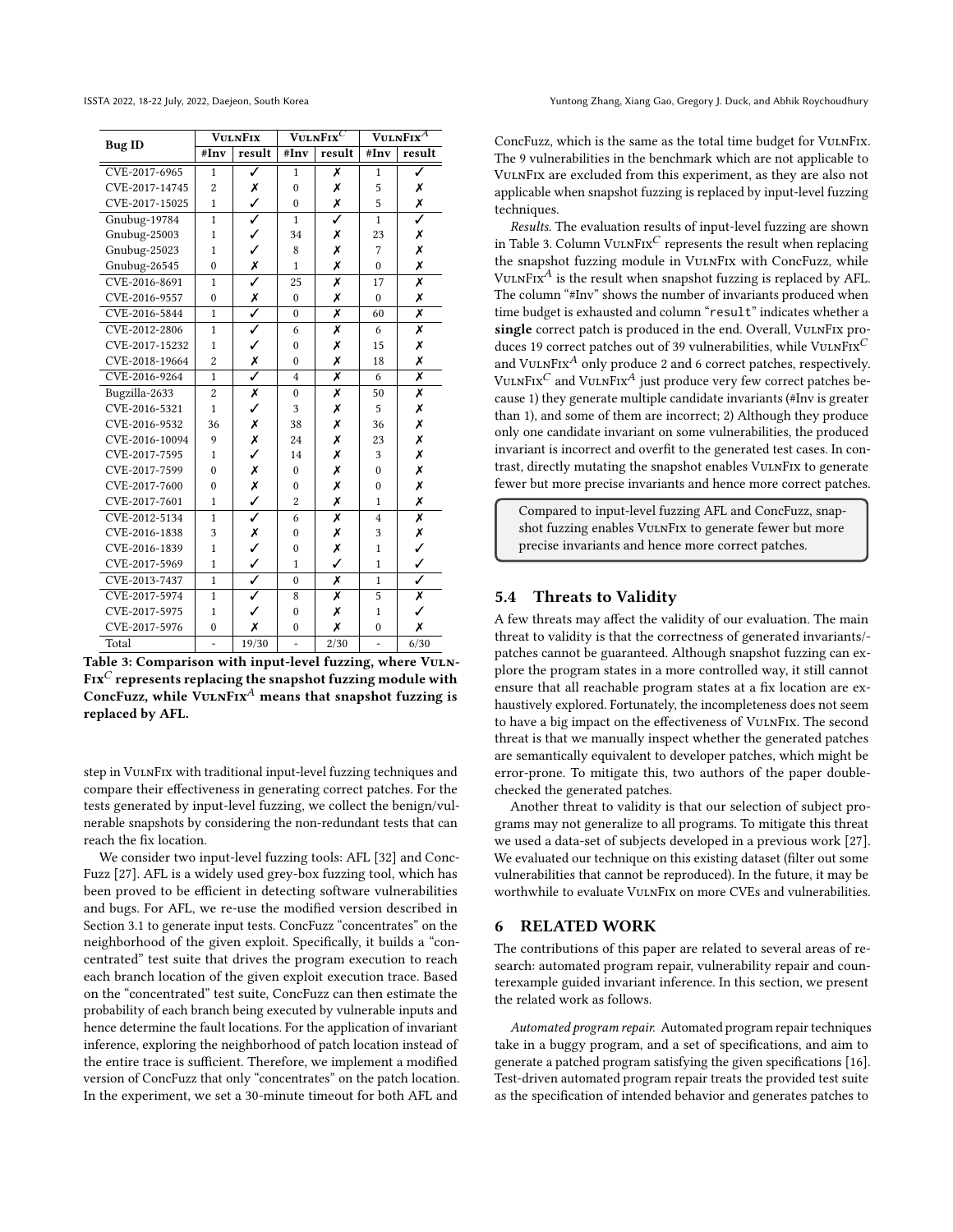make the patched program pass all the given tests [\[15,](#page-10-11) [18,](#page-10-12) [19,](#page-10-13) [21\]](#page-11-1). Since test cases are incomplete program specifications, the generated patches may overfit the given tests, i.e., the patched program works on the given tests but cannot be generalized to other tests. VulnFix is designed to alleviate the overfitting problem.

Existing work alleviates the overfitting issue by ranking the patches according to their probability of being correct [\[14,](#page-10-14) [18\]](#page-10-12), referring to reference implementation [\[20\]](#page-10-15) or designing customized repair strategies [\[28\]](#page-11-9). Typically, those approaches try to generate correct patches by referring to additional program artifacts. Compared with those approaches, VulnFix does not rely on additional inputs (such as reference programs), which gives VulnFix more flexibility. Besides, some approaches alleviate overfitting problem by generating more test cases [\[9,](#page-10-16) [30\]](#page-11-10). Compared to those approaches that generate test inputs, snapshot fuzzing directly mutates program states, which enable VULNFIX to bypass the reachability problem in test case generation.

Vulnerability repair. In recent years, we have seen a rising trend of research on automatically fixing vulnerabilities. SenX [\[12\]](#page-10-1) aims to repair vulnerabilities relying on vulnerability-specific and humanspecified safety properties. Some other repair approaches are designed to repair a specific type of vulnerabilities, such as fixing memory errors [\[17\]](#page-10-17) or concurrency bugs [\[13\]](#page-10-18). Compared to SenX and these approaches which are limited to specific classes of bugs, VulnFix does not rely on pre-defined safety properties and is not limited to certain vulnerabilities. ExtractFix [\[10\]](#page-10-2) fixes vulnerabilities by first inferring crash-free constraints, propagating the constraints to fix location, and synthesizing patches to satisfy the constraints. CPR [\[26\]](#page-11-2) fixes vulnerabilities by (1) generating a candidate patch space, and (2) detecting and discarding overfitting patches via a systematic co-exploration of the patch space and input space. It leverages concolic execution to systematically traverse the input space (and generate inputs), and uses the produced test inputs to rule out the overfitting patches from the patch space. Compared to ExtractFix and CPR, VulnFix does not rely on heavy symbolic and concolic executions, enabling it to scale to large programs.

Counter-example guided invariant inference. Recent works (e.g., PIE [\[24\]](#page-11-11), ICE [\[11\]](#page-10-19), CEGIR [\[22\]](#page-11-12)) present CounterExample Guided Invariant geneRation (CEGIR), i.e., infer a initial set of candidate invariants and then improve them using counterexamples. Specifically, if an initial invariant is invalid for some input, these approaches search for counterexamples which can help to refine the invariant. Such approaches are more efficient than traditional dynamic or static invariant inference, However, they still cannot get rid of the dependence on heavy program analysis. For instance, they still rely on symbolic execution or concolic execution [\[22,](#page-11-12) [33\]](#page-11-13) to discover counterexamples. Instead of relying on heavy symbolic analysis, VulnFix investigates using light-weight test generation to verify the candidate invariants. Therefore, VulnFix is largely independent of the complexity or size of the programs and thus can scale to large programs.

# 7 DISCUSSION

In this work, we have presented an approach for automatically repairing program vulnerabilities from a single exploiting test input. Our approach is based on obtaining more states at the fix

location via state mutations, and inductively inferring a likely invariant, which is then used to construct patches. Evaluation on a previously proposed data-set of vulnerabilities show higher effectiveness compared to state-of-the-art vulnerability repair engines like SenX and CPR. While our approach is currently focused on fixing vulnerabilities, it shows that inductive inference approaches can be promising for general-purpose program repair. This would contrast with deductive or symbolic approaches for program repair [\[21\]](#page-11-1) which deduce a repair constraint by symbolically analyzing a given test-suite.

# REFERENCES

- <span id="page-10-10"></span><span id="page-10-3"></span>
- [1] 2022. LibFuzzer.<https://llvm.org/docs/LibFuzzer.html>  $[2]$  2022. UndefinedBehaviorSanitizer. [UndefinedBehaviorSanitizer.html](https://clang.llvm.org/docs/UndefinedBehaviorSanitizer.html)
- <span id="page-10-6"></span>[3] Clark Barrett, Cesare Tinelli, and et al. 2022. CVC5.<https://cvc5.github.io>
- <span id="page-10-7"></span>Marcel Böhme, Valentin J. M. Manès, and Sang Kil Cha. 2020. Boosting Fuzzer Efficiency: An Information Theoretic Perspective. In Proceedings of the 28th ACM Joint Meeting on European Software Engineering Conference and Symposium on the Foundations of Software Engineering. New York, NY, USA, 678–689.
- <span id="page-10-4"></span>[5] Marcel Böhme, Van-Thuan Pham, Manh-Dung Nguyen, and Abhik Roychoudhury. 2017. Directed greybox fuzzing. In Proceedings of the 2017 ACM SIGSAC Conference on Computer and Communications Security. 2329–2344.
- <span id="page-10-9"></span>[6] Leonardo De Moura and Nikolaj Bjørner. 2008. Z3: An efficient SMT solver. In International conference on Tools and Algorithms for the Construction and Analysis of Systems. Springer, 337–340.
- <span id="page-10-8"></span>[7] Gregory J Duck, Xiang Gao, and Abhik Roychoudhury. 2020. Binary rewriting without control flow recovery. In Proceedings of the 41st ACM SIGPLAN Conference on Programming Language Design and Implementation. 151–163.
- <span id="page-10-5"></span>[8] Michael D Ernst, Jeff H Perkins, Philip J Guo, Stephen McCamant, Carlos Pacheco, Matthew S Tschantz, and Chen Xiao. 2007. The Daikon system for dynamic detection of likely invariants. Science of computer programming 69, 1-3 (2007), 35–45.
- <span id="page-10-16"></span>[9] Xiang Gao, Sergey Mechtaev, and Abhik Roychoudhury. 2019. Crash-avoiding program repair. In Proceedings of the 28th ACM SIGSOFT International Symposium on Software Testing and Analysis. 8–18.
- <span id="page-10-2"></span>[10] Xiang Gao, Bo Wang, Gregory J Duck, Ruyi Ji, Yingfei Xiong, and Abhik Roychoudhury. 2021. Beyond Tests: Program Vulnerability Repair via Crash Constraint Extraction. ACM Transactions on Software Engineering and Methodology (TOSEM) 30, 2 (2021), 1–27.
- <span id="page-10-19"></span>[11] Pranav Garg, Daniel Neider, Parthasarathy Madhusudan, and Dan Roth. 2016. Learning invariants using decision trees and implication counterexamples. ACM Sigplan Notices 51, 1 (2016), 499–512.
- <span id="page-10-1"></span>[12] Zhen Huang, David Lie, Gang Tan, and Trent Jaeger. 2019. Using safety properties to generate vulnerability patches. In 2019 IEEE Symposium on Security and Privacy (SP). IEEE, 539–554.
- <span id="page-10-18"></span>[13] Guoliang Jin, Wei Zhang, and Dongdong Deng. 2012. Automated concurrencybug fixing. In 10th {USENIX} Symposium on Operating Systems Design and Implementation ({OSDI} 12). 221–236.
- <span id="page-10-14"></span>[14] Xuan Bach D Le, David Lo, and Claire Le Goues. 2016. History driven program repair. In 2016 IEEE 23rd international conference on software analysis, evolution, and reengineering (SANER), Vol. 1. IEEE, 213–224.
- <span id="page-10-11"></span>[15] Claire Le Goues, ThanhVu Nguyen, Stephanie Forrest, and Westley Weimer. 2011. Genprog: A generic method for automatic software repair. Ieee transactions on software engineering 38, 1 (2011), 54–72.
- <span id="page-10-0"></span>[16] Claire Le Goues, Michael Pradel, and Abhik Roychoudhury. 2019. Automated Program Repair. Commun. ACM 62 (2019). Issue 12.
- <span id="page-10-17"></span>[17] Junhee Lee, Seongjoon Hong, and Hakjoo Oh. 2018. Memfix: static analysis-based repair of memory deallocation errors for c. In Proceedings of the 2018 26th ACM Joint Meeting on European Software Engineering Conference and Symposium on the Foundations of Software Engineering. 95–106.
- <span id="page-10-12"></span>[18] Fan Long and Martin Rinard. 2016. Automatic patch generation by learning correct code. In Proceedings of the 43rd Annual ACM SIGPLAN-SIGACT Symposium on Principles of Programming Languages. 298–312.
- <span id="page-10-13"></span>[19] Sergey Mechtaev, Xiang Gao, Shin Hwei Tan, and Abhik Roychoudhury. 2018. Test-Equivalence Analysis for Automatic Patch Generation. ACM Trans. Softw. Eng. Methodol. 27, 4 (2018).<https://doi.org/10.1145/3241980>
- <span id="page-10-15"></span>Sergey Mechtaev, Manh-Dung Nguyen, Yannic Noller, Lars Grunske, and Abhik Roychoudhury. 2018. Semantic program repair using a reference implementation. In Proceedings of the 40th International Conference on Software Engineering. 129– 139.